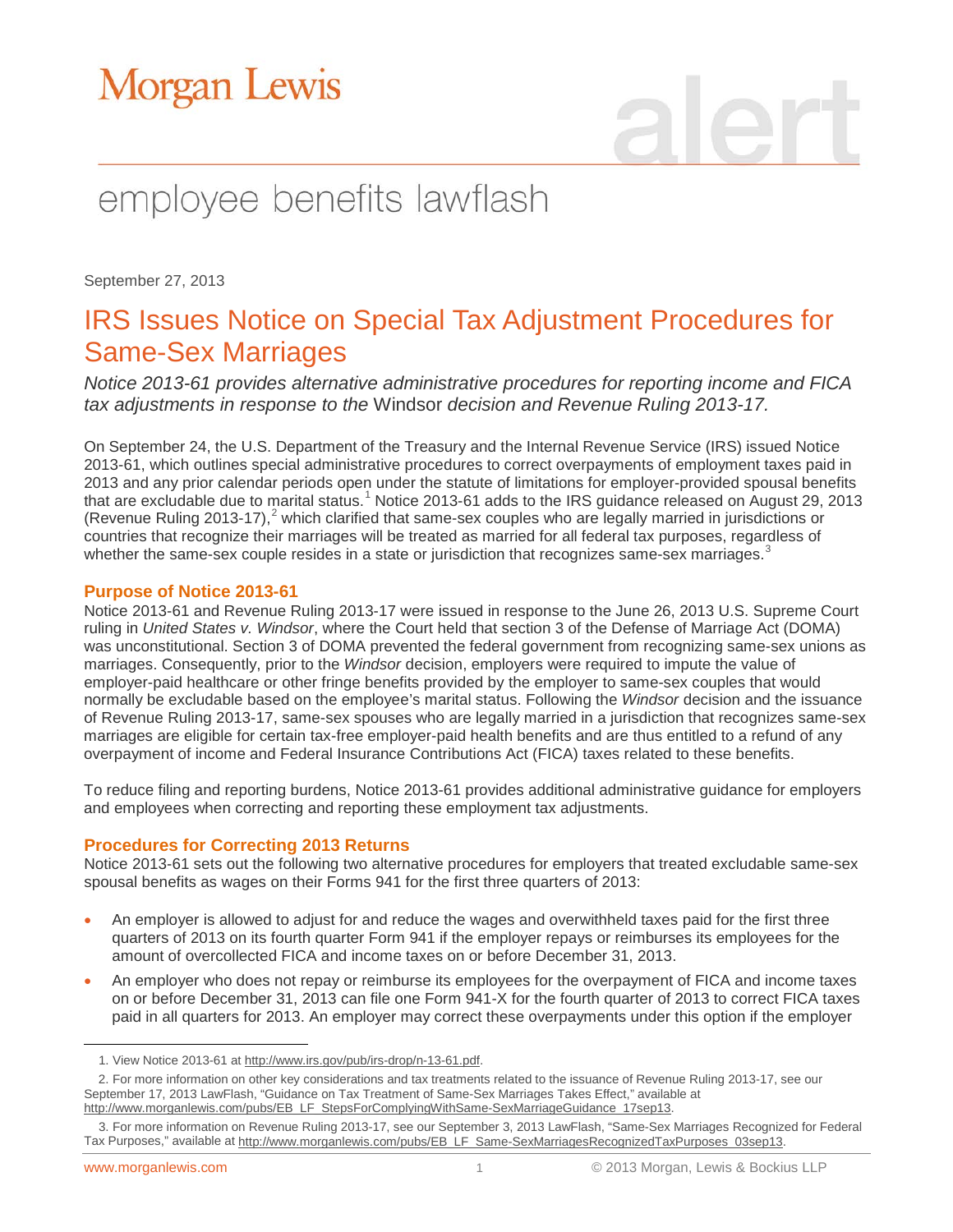## **Morgan Lewis**

has satisfied the usual requirements for filing a Form 941-X (i.e., reimbursing its employees for the overcollected FICA taxes or obtaining employee consents when filing a refund claim for any overwithheld employment taxes). By utilizing this special alternative procedure, an employer can avoid having to file a separate Form 941-X for each calendar quarter in 2013.

It is important to note that, under the second alternative, an employer may not make an adjustment for an overpayment of income tax withholding unless the overpayment is attributable to an administrative error. Employees in same-sex marriages will receive credit for the income taxes withheld from any excludable employer-provided spousal benefits in 2013 when they file their individual income tax returns (Forms 1040) in 2014.

#### **Procedures for Correcting Prior Returns (2010–2012)**

For prior years still open under the statute of limitations (i.e., calendar years 2010 through 2012), Notice 2013-61 permits an employer to file a single Form 941-X for the fourth quarter of an applicable year to correct and adjust for any overpayments made in any or all quarters for that prior year. This fourth quarter Form 941-X should include all adjustments for the overpayment of employment taxes with respect to the same-sex spousal benefits provided for the applicable calendar year.

Although an employer may file one Form 941-X to correct for all four quarters of a prior year, this special procedure does not relieve an employer from its obligation to file Forms W-2c, obtain the required written consents from the employees at issue, and reimburse employees for the overcollected FICA taxes. Similarly, an employer may not make an adjustment for an overpayment of income tax withholdings for a prior year unless the mistake is attributable to an administrative error.

#### **Procedural Issues**

When correcting returns, an employer should consult the procedural guidance in Notice 2013-61 to ensure that there is not a mismatch of information on the applicable Form 941. Also, Notice 2013-61 requires that all Forms 941 or Forms 941-X include the word "WINDSOR" in dark, bold letters across the top of page one to alert the IRS that the Forms at issue are related to adjustments in response to the *Windsor* decision and Revenue Ruling 2013- 17.

#### **Recommendations**

In light of the special administrative procedures outlined in IRS Notice 2013-61, employers should consider the following:

- Employers may want to determine any income taxes that were overwithheld in 2013 and make the necessary corrections on the 4Q 2013 Form 941.
- Employers should consider whether to file refund claims for prior years or to simply take a credit since the interest will likely be nominal.
- While filing a claim is not required, employers will need to consider the administrative issues and employee messaging of this issue.

#### **Contacts**

If you have any questions or would like additional information on this issue, FICA refund claims, or any other payroll tax or similar matter, please contact any of the following Morgan Lewis attorneys:

| Chicago            |              |                              |
|--------------------|--------------|------------------------------|
| Andy R. Anderson   | 312.324.1177 | aanderson@morganlewis.com    |
| Brian D. Hector    | 312.324.1160 | bhector@morganlewis.com      |
| Louis L. Joseph    | 312.324.1726 | louis.joseph@morganlewis.com |
| Marla J. Kreindler | 312.324.1114 | mkreindler@morganlewis.com   |
| Julie K. Stapel    | 312.324.1113 | jstapel@morganlewis.com      |